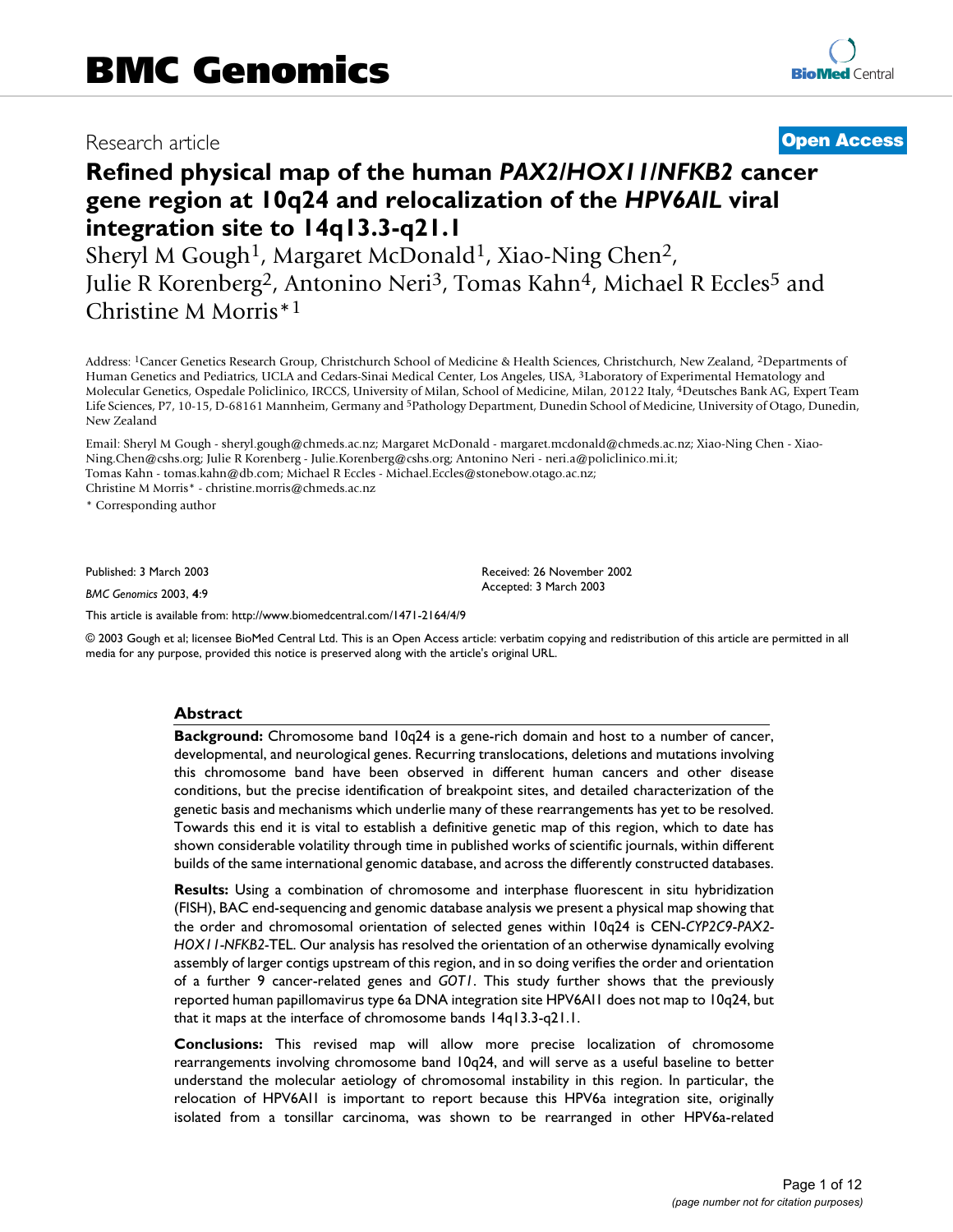malignancies, including 2 of 25 genital condylomas, and 2 of 7 head and neck tumors tested. Our finding shifts the focus of this genomic interest from 10q24 to the chromosome 14 site.

# **Background**

The genomic interval that spans chromosome bands 10q24-q25 contains a high frequency of structural chromosome aberrations associated with cancer and development. However, existing published maps around the *PAX2/HOX11/NFKB2* region of 10q24 have differed with respect to marker and gene content, their relative order and chromosomal orientation [1–4]. More recent inconsistencies in the positioning of selected genes with respect to known markers have also been evident within the context of the human genome databases (Figure [1](#page-2-0)). It is essential to have available an accurate physical map of this region so that disease-related chromosome aberrations can be precisely localized, and to better understand the interplay of regulatory elements associated with genes that map within this domain.

The 10q24 region harbors several loci of fundamental biological importance, including the *HOX11* (*TLX1,TCL3*), *PAX2* and *NFKB2/LYT-10* genes. *HOX11* is an orphan homeobox gene that maps outside of the four recognized homeobox gene clusters. It encodes a DNA-binding nuclear transcription factor [5], and is involved in spleen organogenesis [6,7]. About 5% of T-cell acute lymphoblastic leukaemias (T-ALL) show chromosome translocations involving break-prone regions immediately upstream of the *HOX11* gene at 10q24 and the TCR genes at 7q35 or 14q11. *HOX11* is activated by TCR  $\alpha/\delta$  regulatory elements as a result of these rearrangements, and inappropriately expresses a 2.3 kb transcript [8–13]. *PAX2* is important during embryogenesis, and is aberrantly expressed in renal, breast and prostate tumors [14–16]. Mutations in *PAX2* are also associated with defects in eye, ear, urogenital tract and CNS development [17,18]. The nuclear factor kappa-B 2 (*NFKB2*) gene is a member of the NFKB/Rel gene family, the signaling pathways of which are recognized as pivotal to the regulation of acute inflammatory and immune responses, and increasingly to tumor development [19,20]. Translocations or structural alterations of *NFKB2* (alias *LYT-10*) have been associated with ~2% of various lymphoid malignancies, and usually result in the partial or total deletion of the carboxyl-terminal region encoding the *ankyrin* domain [21,22].

Positional cloning of a balanced t(10;19)(q24;q13) translocation found in a glioblastoma cell line has identified a new gene, *LGI1*, which is rearranged and downregulated in malignant brain tumors and has recently been implicated in autosomal dominant lateral temporal epilepsy (EPT) [23–25]. Karyotype, comparative genomic hybridization and loss of heterozygosity studies also indicate that yet to be identified oncogenes or tumor suppressor genes map to 10q24. For example, loss or rearrangement of regions encompassing 10q24 is associated with cancers of the lung [26,27], prostate [28–33], bladder [34–36], skin [37,38], and lymphatic system [39–41]. The human papillomavirus type 6a (HPV6a) was also previously reported to integrate at 10q24 in a case of tonsillar carcinoma, and rearrangements involving this locus have been indicated for other papillomavirus-associated malignancies [42].

As one part of our investigations of a novel leukaemia-related chromosomal translocation (Gough et al, unpublished), we have used a combination of chromosome and interphase FISH, BAC end-sequencing, PCR and genome database analysis to map the order and chromosomal orientation of selected cancer-related genes and the HPV6a viral integration site HPV6AI1 within 10q24. Here we present new data that confirms the order CEN-*CYP2C9- PAX2-HOX11-NFKB2-*TEL. This finding resolves the physical arrangement of larger DNA sequence contigs containing these and at least 9 other genes which have so far been implicated in different cancer subtypes. Our studies further show that HPV6AI1 does not map within 10q24, but at a different chromosomal site, namely at the interface of chromosome bands 14q13.3-q21.1.

### **Results**

### *Two-Color FISH Establishes Order and Orientation of Genes and Markers at 10q24*

Selected large-insert clones (refer Methods) were biotinor digoxygenin-labeled, pooled in combinations of three, then hybridized to G1-arrested interphase nuclei. For each experiment, after signal amplification using FITC- (green) or Texas Red- (red) tagged immunofluorescent reagents, the order of signals from at least 55 chromosomes, and usually 100, was recorded. After exclusion of chromosomes showing ambiguous signal patterns, the predominant order of signals was taken to represent the physical order of the probes along the chromosome (Table [1](#page-4-0), Figure 2a,2b,2c,2d,2e,2f,2g,2h,2i,2j,2k,2l). For many combinations, the same three probes were pooled and hybridized twice. For the first of these paired experiments, two probes were labeled with biotin and a third with digoxygenin. For the second, the probe label and detection color was reversed for two of the probes. By this alternation, and through a sequence of different probe combinations, a final arrangement of genes and markers across the 10q24 region was derived (Table [1,](#page-4-0) Figures [1d](#page-2-0),2).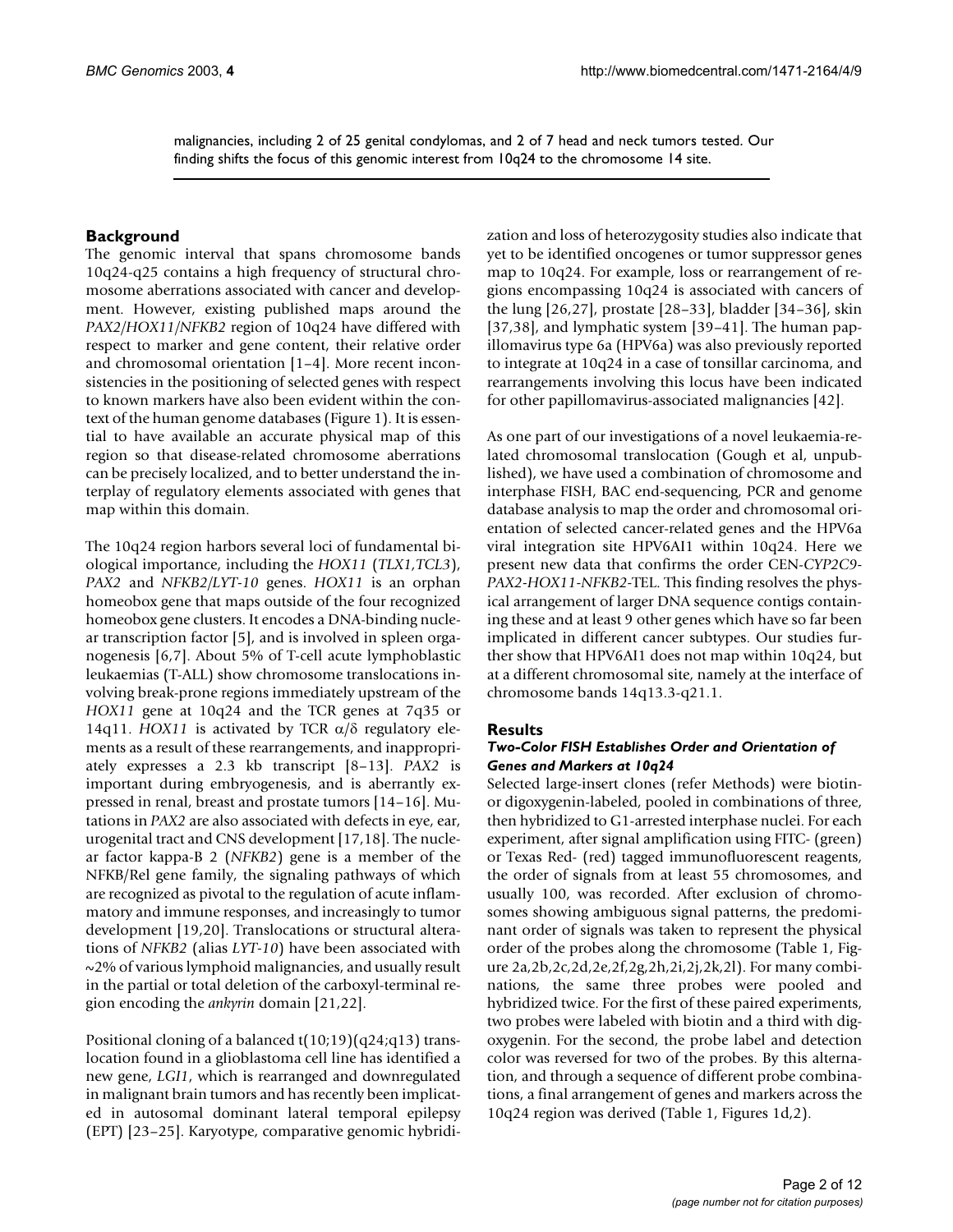<span id="page-2-0"></span>

#### **Figure 1**

Order and chromosomal orientation of clones mapped by FISH in this study **(D)** aligned with integrated NCBI maps dynamically changing through the time periods April 2001 (Build 22), August 2001 (Build 25), April 2002 (Build 29) and November 2002 (Build 31) **(A-D)**. Genes and sites relevant to reagents used in this study are shown in bold or in grey-filled boxes, and if not marked, were not found in that particular Build. Also indicated are key STS sites common between previously published maps of this region [1–4] (C,D). For A and B, only D10S571, D10S1266, *LGI1*, *GOT1* and *WNT8B* are shown, in addition to markers relevant to the reagents of this study (if found) to illustrate major rearrangements of database contigs within this region through the different NCBI Builds. The locations of 7 additional cancer-related genes are indicated in C and D, with the relative locations of clones used in the present study shown aligned with the recently released Build 31 (D) (see Results for further details). Arrowheads above maps B-D correspond to cancer-related chromosome breakpoint sites associated with disruption of the *LGI1* gene [23,46], *HOX11* [8–13] and *NFKB2/LYT-10* [21,22]. The cancer-related gene *MXI1*[30] maps ~7.5 Mb telomeric of *GERP1*.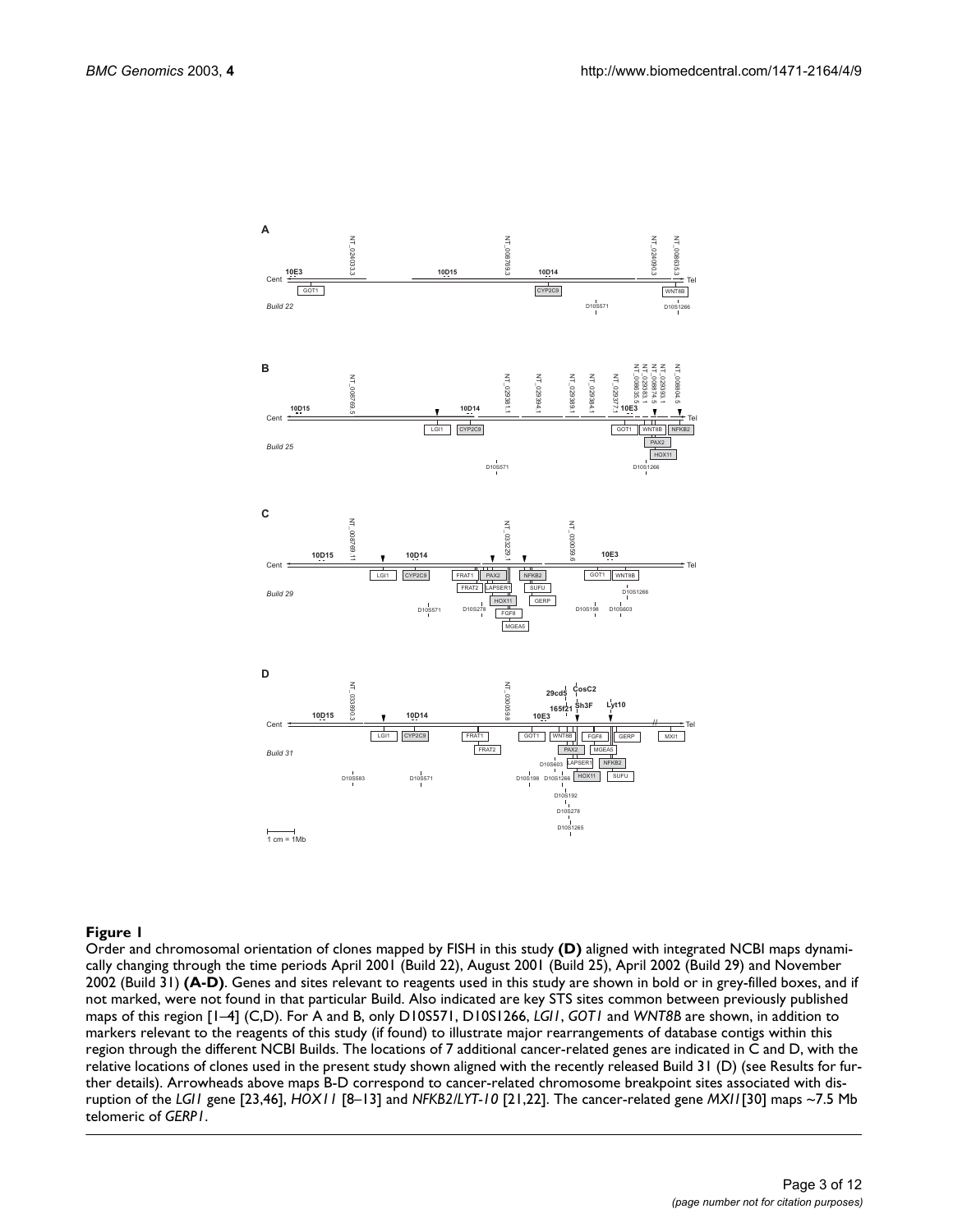

#### **Figure 2**

Metaphase **(c,j)** and interphase **(a,b,d-i,k,l)** FISH analysis determines order and relative orientation of selected cancer-related gene probes within 10q24 **(m)**. For interphase figures (a-l), locus identities are indicated in text beneath each representative image, with text color corresponding to the FISH detection color used. Observed frequencies (%) of the probe orders shown are also indicated. Note that the triangular pattern of probes visible on one homologue in a) was classified ambiguous.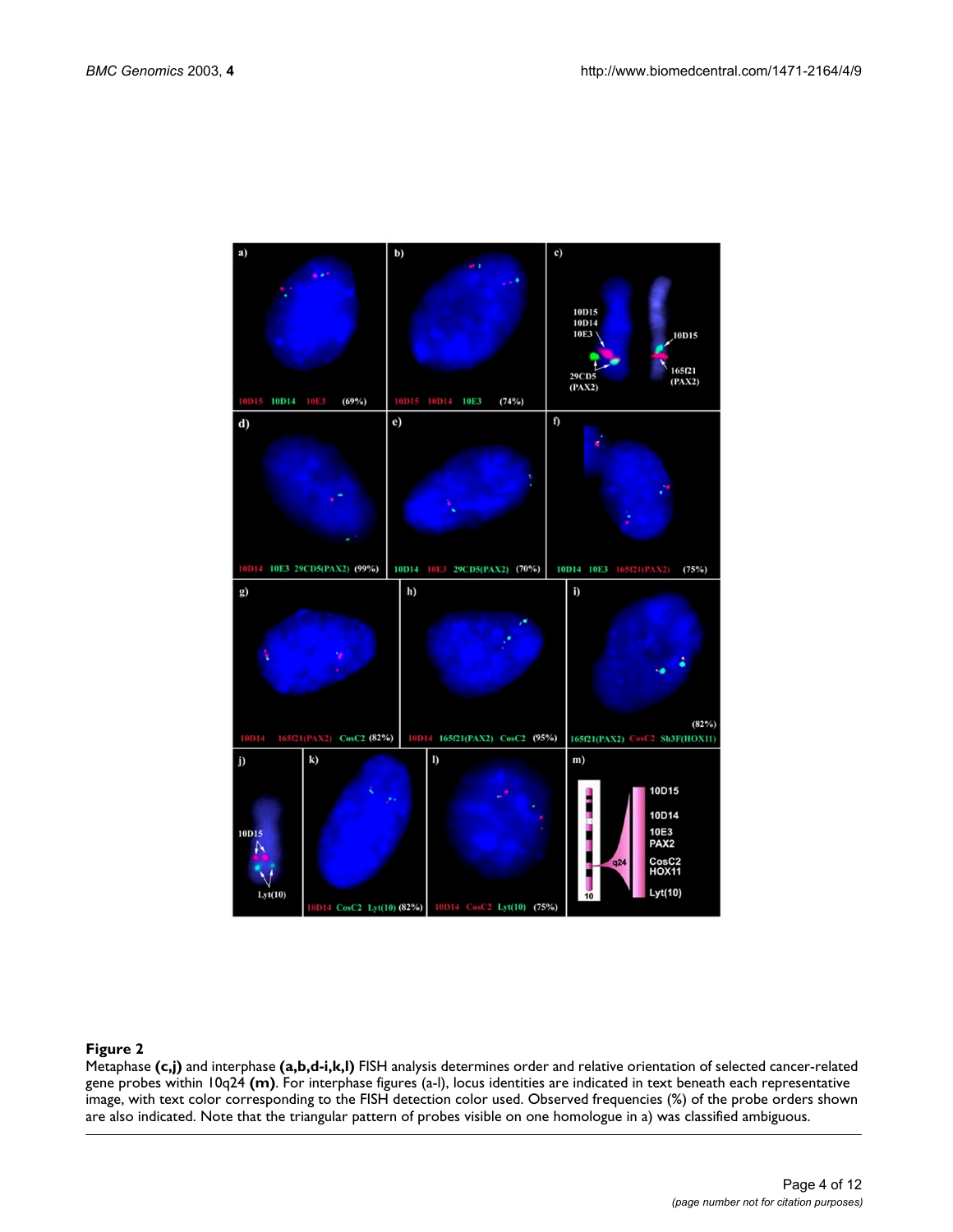| Probe Combination (Detection Color <sup>1</sup> ) |                                      |                                               | Signal Order [No. scored (%)] |            |           |           |
|---------------------------------------------------|--------------------------------------|-----------------------------------------------|-------------------------------|------------|-----------|-----------|
|                                                   |                                      |                                               | <b>Red-Gr-Red</b>             | Red-Red-Gr | Red-Gr-Gr | Gr-Red-Gr |
| 10D15 <sup>b</sup> (R)                            | $+ 10D14d (Gr)$                      | $+ 10E3^{b} (R)$                              | 38 (69%)                      | 17(31%)    |           |           |
| 10D15 <sup>b</sup> (R)                            | $+$ 10D14 <sup>b</sup> (R)           | $+ 10E3^{d}$ (Gr)                             | 23 (26%)                      | 66 (74%)   |           |           |
| $10D14b$ (R)                                      | $+ 10E3^{d}$ (Gr)                    | + 29CD5 (PAX2) <sup>d</sup> (Gr)              |                               |            | 75 (99%)  | 1(1%)     |
| IODI4 <sup>d</sup> (Gr)                           | $+ 10E3^{b} (R)$                     | + 29CD5 (PAX2) <sup>d</sup> (Gr)              |                               |            | 25 (30%)  | 58 (70%)  |
| IODI4 <sup>d</sup> (Gr)                           | $+ 10E3^{d}$ (Gr)                    | + 165f21 ( $PAX2$ ) <sup>b</sup> (R)          |                               |            | 67 (75%)  | 22 (25%)  |
| $10D14b$ (R)                                      | + 165f21 ( $PAX2$ ) <sup>b</sup> (R) | $+$ CosC2 <sup>d</sup> (Gr)                   | 13 (18%)                      | 61(82%)    |           |           |
| $10D14b$ (R)                                      | + $165f21$ (PAX2) <sup>d</sup> (Gr)  | + $CosC2d$ (Gr)                               |                               |            | 79 (95%)  | 4 (5%)    |
| 165f21 $(PAX2)^d$ (Gr)                            | + $CosC2b$ (R)                       | + $\lambda$ Sh3F (HOX I I) <sup>d</sup> (Gr)  |                               |            | 7(18%)    | 32 (82%)  |
| $10D14b$ (R)                                      | $+$ CosC2 <sup>d</sup> (Gr)          | + $\lambda$ /yt-10 (LYT-10) <sup>d</sup> (Gr) |                               |            | 76 (82%)  | 17 (18%)  |
| $10D14b$ (R)                                      | $+$ CosC2 <sup>b</sup> (R)           | + $\lambda$ lyt-10 (LYT-10) <sup>d</sup> (Gr) | 22 (25%)                      | 67 (75%)   |           |           |

<span id="page-4-0"></span>**Table 1: Order and Frequency of Probe Signal Patterns on Interphase Nuclei after FISH**

<sup>1</sup>R, red; Gr, Green; <sup>b</sup> Biotin labelled. <sup>d</sup> Digoxygenin labelled. Probe combinations represented correspond to Figures 2a,2b,2d,2e,2f,2g,2h,2i,2k and 2l, respectively.

BAC clones 10E3, 10D14 and 10D15 were each first hybridized to normal metaphase chromosomes and confirmed to map to 10q24 (data not shown). Interphase FISH experiments subsequently revealed the clone order 10D15-10D14-10E3 (Table [1,](#page-4-0) Figure 2a,2b). The chromosomal orientation of this map was determined when the three pooled biotinylated BAC clones were shown to map centromeric of the digoxygenylated YAC clone 29CD5 (*PAX2*) on the majority of metaphase chromosomes 10 analyzed (Figure 2c, left), and when BAC 10D15 was similarly shown to map centromeric of BAC 165f21 (*PAX2*) (Figure 2c, right). The final centromere-telomere orientation of the BAC clones relative to *PAX2* was established when BACs 10E3 and 10D14 were hybridized in combination with YAC 29CD5 (*PAX2*) or BAC 165f21 (*PAX2*) to interphase nuclei in a series of three different experiments (Table [1](#page-4-0), Figure 2d,2e,2f). From this combined data we concluded the preliminary map order centromere-10D15- 10D14-10E3-29CD5/165f21/*PAX2*-telomere.

The cosmid C2 (CosC2), reported to contain the HPV6a viral integration site HPV6AI1[42], was next mapped with respect to 10D14 and BAC 165f21(*PAX2*) (Table [1](#page-4-0), Figure 2g,2h), indicating the order centromere-10D14- 165f21(*PAX2*)-CosC2-telomere (Figure 2m). *HOX11* was shown to map close and immediately telomeric of CosC2 when the λSh3F probe (green) was pooled with BAC 165f21 (green) and CosC2 (red), and hybridized to interphase nuclei. This conclusion was based on the predominant green-red-green signal order for this experiment (Table [1,](#page-4-0) Figure 2i), the already established centromeric location of *PAX2* relative to CosC2 (Figure 2g,2h), and the smaller size of the λSh3F (*HOX11*) probe and signal (Figure 2i). We note that three cDNA fragments (EM-BL:HSAPTB7, EBML:HSAPTL12, EMBL:HSAPTF3) have been isolated from CosC2 and sequenced (NCBI Accession Nos Y11608, Y11609, and Y11610) (Kahn et al, unpublished). Consistent with the above interphase FISH results, BLASTN and Map Viewer [http://www.nc](http://www.ncbi.nlm.nih.gov/mapview/map_search.cgi?)[bi.nlm.nih.gov/mapview/map\\_search.cgi?](http://www.ncbi.nlm.nih.gov/mapview/map_search.cgi?) analysis confirmed that all of these cDNA fragments map immediately centromeric of *HOX11* in NCBI Build 31.

The *NFKB2*/*LYT-10* locus represented by the probe λ*lyt*-10 mapped telomeric of 10D14 and CosC2 in two interphase experiments, with the second experiment alternating the CosC2 probe label (Table [1](#page-4-0), Figure 2k,2l,2m). A final hybridization of pooled biotinylated and digoxygenylated λ*lyt*-10 probe (yellow) with λPAX2 (red) and λSh3F (*HOX11*) (green) to interphase nuclei determined the order red-green-yellow on 24 of 32 (75%) chromosomes analyzed (data not shown), and confirmed that *NFKB2*/ *LYT-10* mapped telomeric of *HOX11*.

The final overall map orientation was confirmed when λ*lyt*-10 (green) was shown to hybridize telomeric of BAC 10D15 (red) (Figure 2j) on metaphase chromosomes, and although not measured statistically, the distance separating 10D15 and λ*lyt*-10 was visibly greater than that which separates 10D15 and BAC 165f21 (*PAX2*) (compare Figure 2c,2j). From these metaphase and interphase FISH studies, we determined the following probe (gene) order within 10q24: centromere-10D15-10D14-10E3- YAC29CD5/BAC165f21(*PAX2*)-CosC2-λSh3F(*HOX11*) λ*lyt*-10 (*NFKB2*) -telomere (Figure [1](#page-2-0)d, 2m).

#### *Chromosome 10 clone CosC2 does not contain the human papillomavirus integration site HPV6AI1 which instead maps to chromosome 14*

The close proximity of CosC2 and λSh3F (*HOX11*) probes, indicated by a high percentage of overlapping red and green signals (Figure 2i and data not shown), was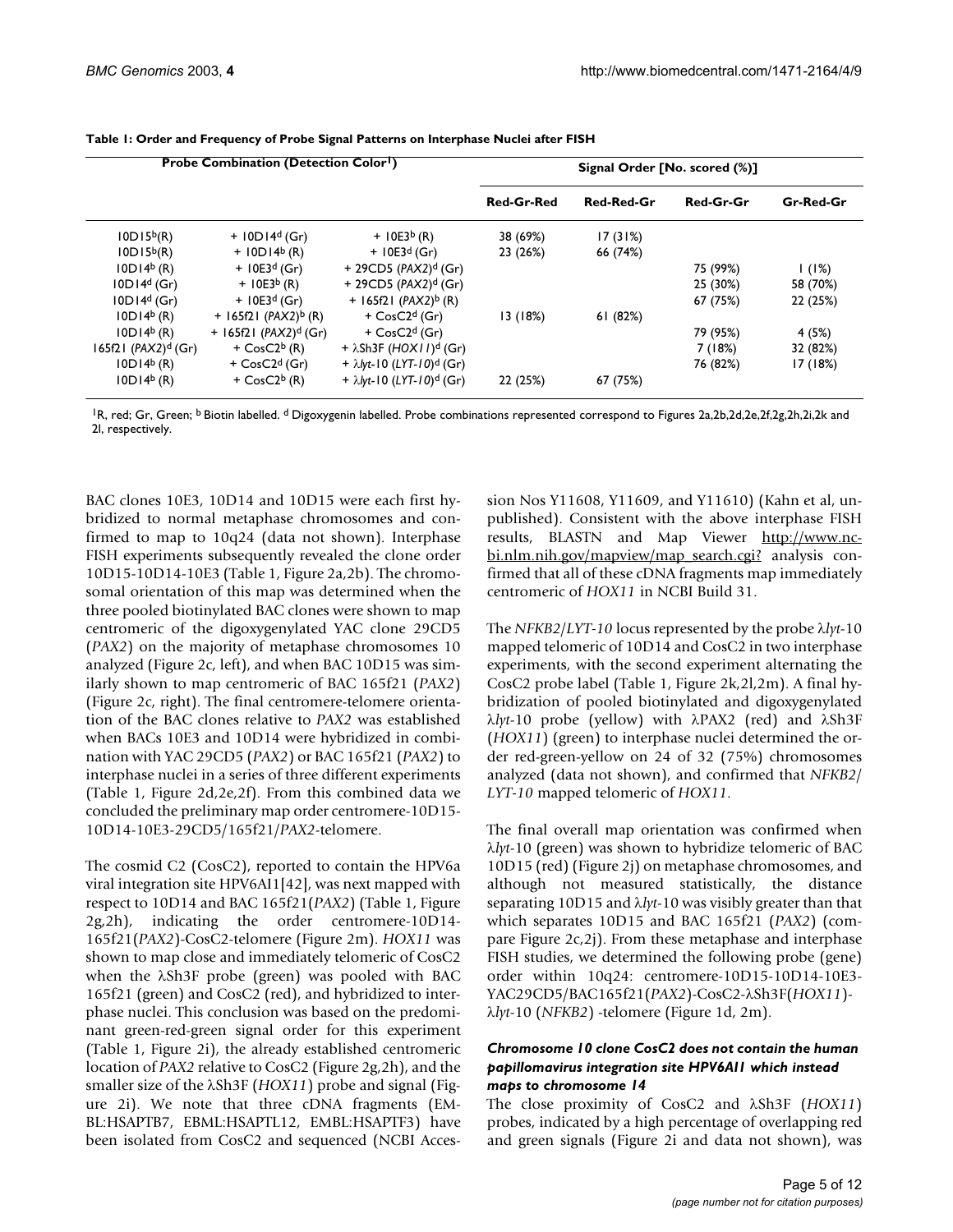noteworthy in this analysis and suggested that the HPV6AI1 integration site (CosC2) maps closely centromeric and probably <200 kb of *HOX11* [43,44]. However, genomic database investigations indicated that the 2746 bp of genomic sequence available across HPV6AI1 (NCBI Accession No\_X77607; [42]), and that was originally reported to derive from a *Bam*HI-*Bgl*II subclone of CosC2, is not tightly integrated within 10q24 contigs of the genomic databases (eg. NCBI Map View, Build 31, November, 2002), but instead finds significant, if disrupted, homology across nts 1..2341 (98%) and 2334..2735 (94%) to chromosome 14, at the q13.3-q21.1 band interface (NCBI Accession No NT\_026437.9, Build 31) (Figure [3c](#page-6-0)). Restriction digests of CosC2 released fragment sizes consistent with reported features of that clone [42] (data not shown), and internal Alu-specific primers A51 (forward) and Sb2ins2 (reverse) confirmed the integrity of CosC2 DNA (Figure [3](#page-6-0)a, left panel, lanes 4–6). However, three PCR primer pairs that were designed to distinguish closely homologous chromosome 14 sequences from those theoretically on 10q24 (Table [2](#page-7-0)) failed to amplify products from CosC2 under relaxed primer annealing conditions (52°C, 2 mM Mg++) (Figure [3](#page-6-0)a, right panel, lanes 4–6), but did so from control genomic DNA (Figure [3a](#page-6-0), right panel, lanes 1–3). Primer pair A (HPV6apr1/ HPV6aRev) amplifies a 615 bp product common to both X77607 and homologous chromosome 14 sequence (Figure [3](#page-6-0)a,3c). Primer pairs B (Chr14gapF/Chr14gapR) and C (Chr14endF/Chr14endR) were designed to amplify 535 bp and 699 bp products specific to chromosome 14 sequence as determined by genomic database comparisons (Figure [3a](#page-6-0),3c). When hybridized to a Southern-blotted human chromosome-specific somatic cell hybrid panel, the 615 bp fragment showed positive signals only in the control and chromosome 14-specific lanes (Figure [3](#page-6-0)b). From these studies we conclude that CosC2 does not contain the 2746 bp viral integration site HPV6AI1 of NCBI Accession X77607, but that this site instead maps to the chromosome band 14q13.3-q21.1 interface. We are unable to explain the 209 bp of sequence that is present on chromosome 14q but not in X77607 (Figure [3](#page-6-0)c). The chromosome 14 "insertion" occurs within a L1PREC2 nontransposable repeat element, and may correspond to an insertion/deletion polymorphism although sequence artifact cannot be excluded.

# *BAC End Sequencing Allows Integration of FISH Results into Genomic 10q24 Map*

To facilitate the orientation and relative locations of probes used for FISH studies, T7-primed genomic end-sequences of BAC clones 10D14, 10D15 and 10E3 were submitted to BLASTN after identification of repetitive sequences using CENSOR. In the sequence release of Build 31 (November 2002), a 520 bp end-sequence of 10D15 showed 95% homology across nucleotides (nts)

11626039–11626469 of NCBI contig NT\_033890.3 (Figure [1](#page-2-0)d), consistent with its most centromeric location in our study (Figure [1d](#page-2-0)). A 700 bp end-sequence of 10D14 showed 98% homology across nts 8367245–8367938 towards the telomeric end of the same contig as 10D15 in Build 29, mapping  $\sim 650$  bp upstream of the 5' start of the cytochrome P4502C9 (*CYP2C9*) gene (Figure [1](#page-2-0)c and data not shown). In Build 31, end-sequences of 10D15 and 10D14 (NT\_030059.8, nts 1961641–1962337) have been mapped to different juxtaposing contigs. The spatial and chromosomal orientation of 10D15 and 10D14 through these two Builds is, however, consistent with our FISH interphase mapping results, which show that *CYP2C9* maps centromeric of the *PAX2/HOX11/NFKB2* region (Figure [1d](#page-2-0)). Finally, a 650 bp end-sequence of 10E3 showed 99% homology across nts 12098591– 12097943 of contig NT\_030059.6 in Build 29 (Figure [1](#page-2-0)c). This location is inconsistent with the visibly centromeric location and closer proximity of 10E3 to *PAX2* (YAC 29CD5/BAC 165f21) in interphase FISH experiments (Figure 2c,2d,2e), a finding that is more consistent with the relocation in Build 31 of contig NT\_030059.8 which contains the 10E3 homologous nts 6881174–6881822 (Figure [1d](#page-2-0)).

Alignment of BACs 10D14, 10D15 and 10E3 end-sequences against 10q24 contigs of earlier NCBI Builds 22 (April 2001), 25 (August 2001) and 29 (April 2002) graphically reflects the dynamically evolving assembly of contigs, genes and markers within this region (compare Figures [1a](#page-2-0),1b,1c). Our FISH interphase mapping and BAC-end sequencing results fitted best into the current NCBI sequence contigs (NCBI Build 31) (Figure [1](#page-2-0)d), and is also in agreement with the Human Genome Project Working Draft <http://genome.ucsc.edu/>described by the International Human Genome Sequencing Consortium [45]. The relative locations of 9 other genes reported to be structurally or functionally implicated in malignancy, including *LGI1* [23,46], *FRAT1* [47], *FRAT2* [48], *WNT8B* [49], *LAPSER1* [32], *FGF8* [50], *MGEA5* [51], *SUFU* [52] and *GERP* (*TRIM8*) [53], the STS markers D10S583, D10S571, D10S198, D10S603, D10S1266, D10S192, D10S278, D10S1265 and the gene *GOT1* were determined by BLASTN comparison of deposited sequences against the NCBI databases (Figure [1c](#page-2-0),1d).

# **Discussion**

Using interphase FISH we have determined the relative order of selected cancer-related genes that map within chromosome band 10q24. This analysis, complemented by BAC end-sequencing and genomic database analysis, has also established the chromosomal orientation of NCBI nucleotide contigs that contain these genes, and which span ~11 Mb. The gene and marker order that we have determined is centromere-BAC10D15-BAC10D14/CYP2C9-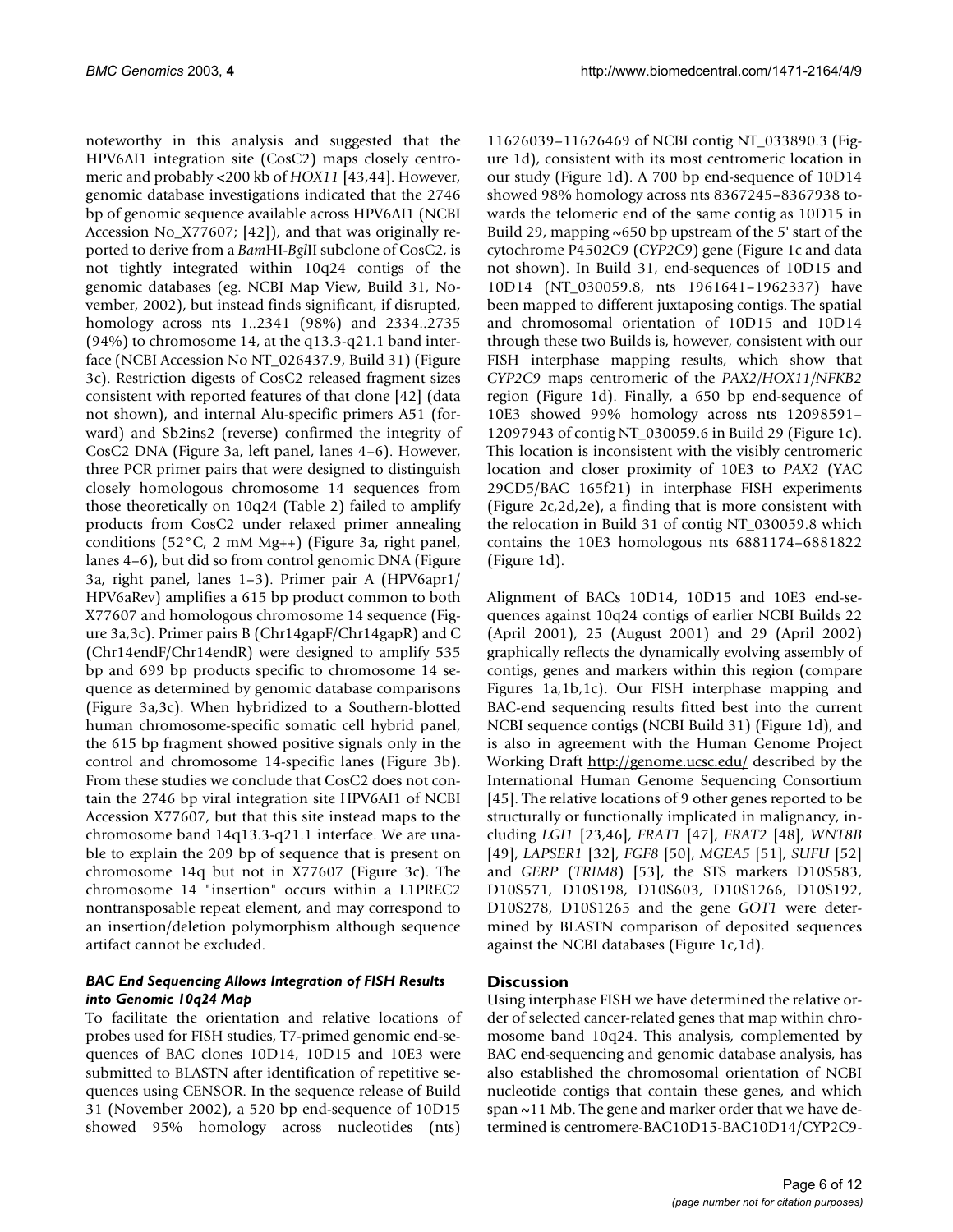<span id="page-6-0"></span>

#### **Figure 3**

PCR confirms absence of the HPV6AI1 site in the recombinant cosmid clone CosC2. **(A)** Gel electrophoresis of products amplified from human genomic DNA and CosC2 DNA using PCR primer sets A, B and C, and Alu-specific primers (refer Figure [3](#page-6-0)C, Table [2](#page-7-0)). In the *left panel*, lanes 1–3 show genomic DNA fragments amplified with primer sets A (615 bp product), B (535 bp product), and C (699 bp product), all at 1.5 mM Mg++ and annealed at 60°C. Lane 4 shows CosC2 DNA amplified with Alu primers A51/Sb2ins2. Lanes 5 and 6 are, respectively, negative (no DNA) and positive genomic DNA controls for this primer set. Lane N is a negative control (no DNA) for primer set A. In the *right panel*, lanes 1–3 are as in the left panel except that reactions were at 2 mM Mg++ with annealing at 52°C. Note the presence of additional bands in lane 3 under these relaxed stringency PCR conditions. Lanes 4–6, under the same conditions, show no product from the CosC2 template using the primers sets A, B and C respectively. In both left and right panels, M is a 100 bp molecular weight reference ladder. (**B**) Somatic cell hybrid panel showing *Pst*I fragments of ~9.5 kb detected in control male and female genomic DNA lanes, and in the chromosome 14 specific lane (arrow) after hybridization with the <sup>32</sup>P-dCTP labeled 615 bp fragment amplified using primer set A.  $\lambda$ *Hind*III fragment sizes are indicated to the left of the panel. (**C**) Alignment of the published sequence X77607 with contig NT\_026437.9 from chromosome (chr) 14. In the lower figure, the thin grey line corresponds to chr 14 sequence, and thicker solid (repeat-free) or hatched boxes correspond to regions that have overlapping homology with X77607. Repeat sequences identified using CENSOR are shown as diagonal hatched regions corresponding to CHESHIRE\_B (narrow downward), LIPB4 (wide upward), L1PREC2 (narrow upward) and THE1B (wide downward). Flanking nt sequence locations are indicated for each contig, as is the location of the HPV6AI1 integration site. Locations of primer pairs A-C are marked by forward (f) and reverse (r) arrows. The bracketed region marks 209 bp of chr 14 sequence not present in X77607.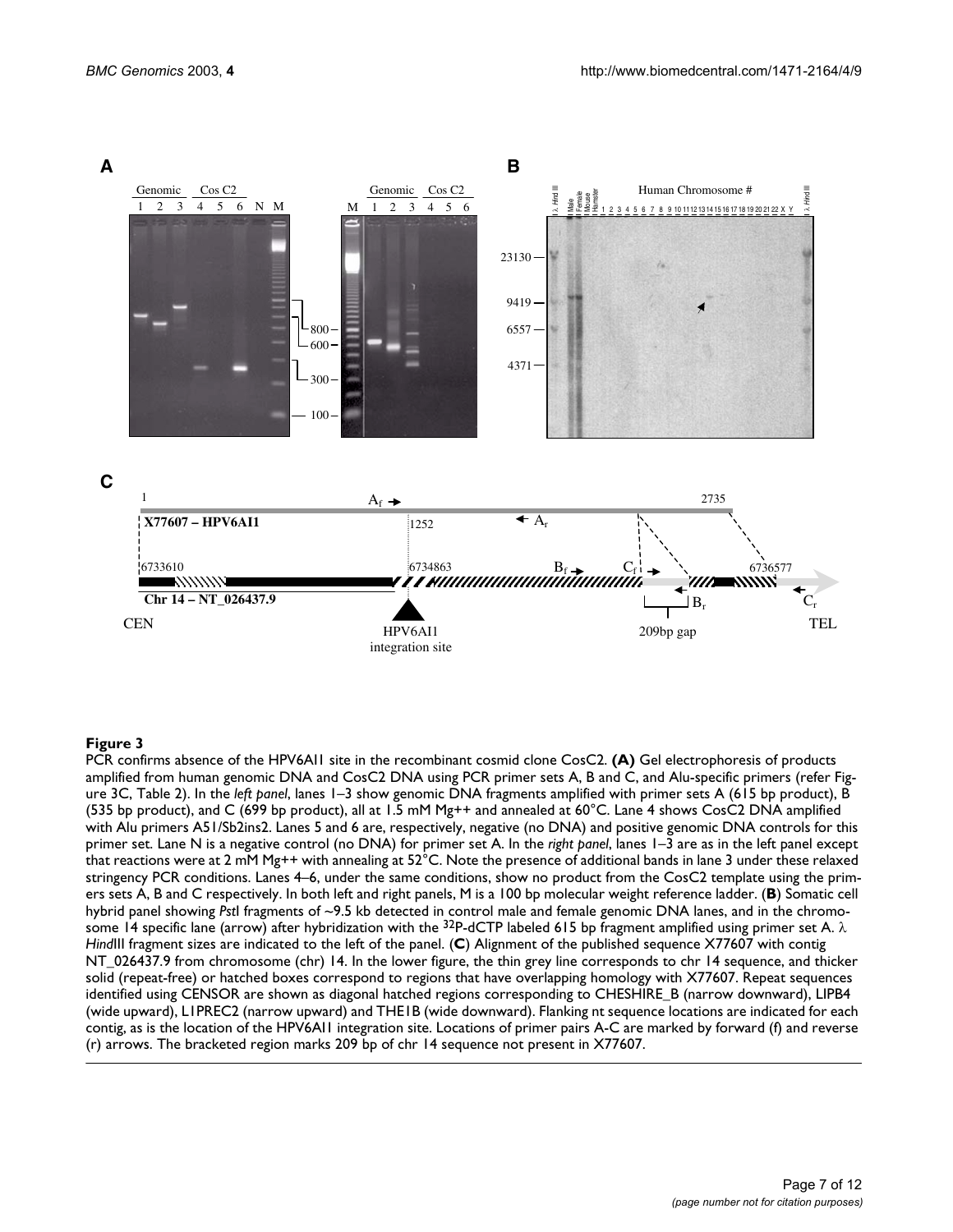| <b>Primer ID</b> | Locus                | Primer Sequence $(5' > 3')^a$ | Annealing Temp (°C) | $Mg++$ (mM) | Primer Pair ID <sup>b</sup> |
|------------------|----------------------|-------------------------------|---------------------|-------------|-----------------------------|
| HPV6apr1         | HPV6AII <sup>c</sup> | F-TTATAGATTCGGGGGTACACACGTAG  | 60                  | l .5        | A                           |
| HPV6aRev         | HPV6AII <sup>c</sup> | R-AGCAGAGAAAAGGAATGCCGATAT    | 60                  | ۱.5         |                             |
| Chr14gapF        | $14q$ $13d$          | F-TCTTGTTAAATTGTTTGAGTTCC     | 60                  | l .5        | В                           |
| Chr14gapR        | 14q13d               | R-CTATTCTAATCAAAACAGCATGG     | 60                  | 1.5         |                             |
| Chr14endF        | $14q$ $13d$          | F-TATTGAATAGAGAGTCCTTTCCC     | 60                  | l .5        |                             |
| Chr14endR        | $14q$ $13d$          | R-TAAACCTCATCTTGAATTGTAGC     | 60                  | 1.5         |                             |
| A5 I             | Alue                 | F-GGCGCGGTGGCTCACG            | 65                  | l.5         | Alu                         |
| Sb2ins2          | Alu Sb <sub>2f</sub> | R-GGCCGGACTGCGGACTGCA         | 65                  | ۱.5         |                             |

<span id="page-7-0"></span>

| Table 2: PCR primer sequences and reaction conditions used to verify localization of HPV6AII |  |  |
|----------------------------------------------------------------------------------------------|--|--|
|----------------------------------------------------------------------------------------------|--|--|

a, F = forward, R = reverse; b, as represented in Figure [3](#page-6-0); c,d derived from NCBI Accession No X77607 and NT\_025892.8, respectively; e,f derived from Alu-repeat consensus and AluYb8 (Sb2) subfamily-specific consensus sequences, respectively (Labuda et al, unpublished).

#### BAC10E3-*PAX2*-CosC2-*HOX11*-*NFKB2/LYT-10*-tel-

omere. The order of genes and markers on our map differs from the NCBI release of Build 29, and is more consistent with previous NCBI releases including Build 25, with the June 2002 freeze of the UCSC Human Genome Project Working Draft <http://genome.ucsc.edu/>and with the more recently released NCBI Build 31.

There have been several published studies designed to clarify the physical map across 10q24 [1], although none have specifically focussed on the order and orientation of cancer-related genes or sites of inter- and intra-chromosomal rearrangement involving this region. In one of these reports, Gray et al applied a combination of metaphase FISH (to confirm 10q24 map location) and PCR amplification of microsatellite, STS and other known gene markers to the analysis of a series of overlapping YACs spanning  $\sim$ 15 Mb of DNA [1]. Of particular interest, Gray et al noted a high frequency of rearranged YACs (4/5 analysed) distal to D10S574 and incorporating the *GOT1*, *WNT8B* and *PAX2* gene cluster. That feature, combined with the inability to isolate YAC clones immediately telomeric of this region, a known BrdU-inducible fragile site in 10q24-q25, and chromosome translocation breakpoint clusters associated with ALL and other lymphoproliferative neoplasms is suggestive of inherent instability of this chromosomal segment [1]. To date, although chromosomal imbalances involving this region are prevalent across a wide variety of different cancer subtypes, the genomic basis for this instability has yet to be explained.

In the separate study of Nikali and colleagues, which was designed to refine the map location of the IOSCA locus at 10q24, a similar map configuration was derived [2]. For this study, radiation hybrid analysis was used to determine the order of selected microsatellite and other known STS or gene markers, including *PAX2*, across a >500 kb region between D10S198 and D10S222 [2]. Fibre-FISH was also used to confirm the order and orientation of selected

clones within the IOSCA region but did not confirm chromosomal orientation of the contig under study [2].

Neither of the above two studies, nor others reported subsequently [4,54–56], have provided unequivocal evidence of the centromere-telomere orientation of *PAX2*, *HOX11* and *NFKB2/LYT-10* within the 10q24 region that we have targeted. Nor do they include analyses that convincingly demonstrate the relative location of these and other cancer-related genes across this region. Most published investigations to date have used YAC clones and microsatellite analysis to map the 10q24 region, or have referenced maps constructed with YACs. However, the reported propensity for YACs derived from this region to undergo internal rearrangement and deletions may have contributed to map inconsistencies. The information we have presented is based mostly on smaller insert BAC, cosmid and bacteriophage clones. Our clarification of the 10q24 physical map is complementary to the International Human Genome Sequencing Consortium BAC-derived assemblies hosted by the NCBI, and will enable more precise mapping of chromosome translocation breakpoints or other structural rearrangements associated with malignant and nonmalignant disease conditions.

Our FISH studies show that the cosmid clone CosC2 maps close, centromeric and upstream of the homeobox gene *HOX11*. This finding was of interest because CosC2 reportedly contains the HPV6a viral integration site HPV6AI1 previously associated with an infiltrating squamous cell carcinoma of the tonsil [42], and suggested that deregulation of *HOX11* by the integration process may have been implicated in this malignancy. However, genomic database analysis of sequences that did not derive specifically from the germline CosC2 insert but which directly flank the previously described HPV6a integration site indicates that HPV6AI1 maps not to 10q24 but to the interface of chromosome band 14q13.3-q21.1. Further database analysis showed that HPV6a integration occurred within a L1PB4 nontransposable repeat, and be-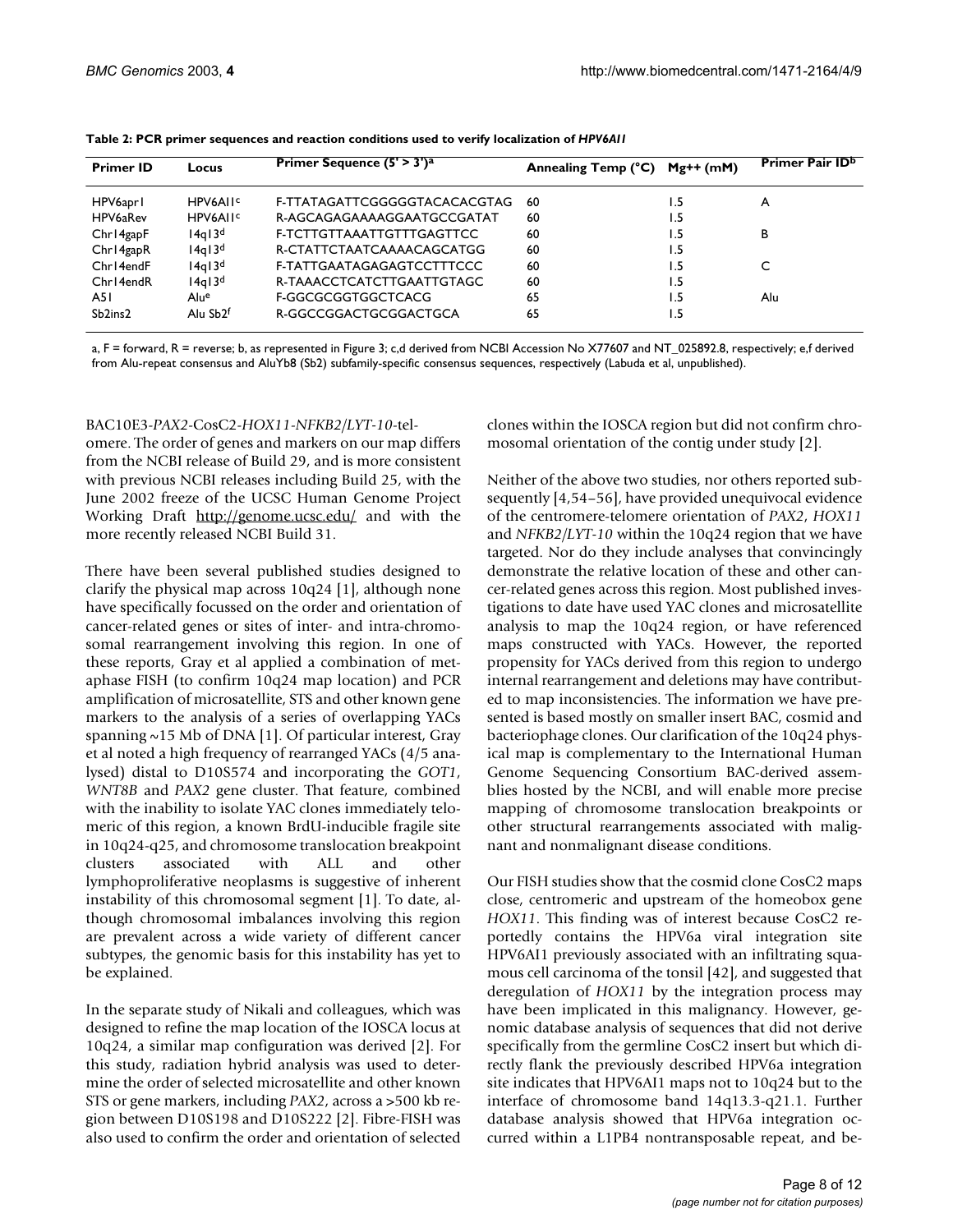tween the predicted coding domains of FLJ30803 and LOC122529 (data not shown). This location was confirmed by subsequent PCR and somatic cell hybrid investigations. We presume that the cosmid clone C2 was spuriously selected during the original screening process, for which a probe derived from the sequenced region X77607 was used [42].

The human papillomaviruses (HPVs) are a diverse family that type-specifically infects distinct subsets of epithelial cells. The HPV genome persists as an extrachromosomal episome in non- or premalignant tissues, whereas in invasive cancers, the viral DNA typically integrates into the host genome. This event has been shown to increase stability of HPV16 E6 and E7 mRNAs [57]. Recent evidence suggests that HPV integration sites associated with malignancy are distributed widely across the human genome rather than preferentially localized [58–60]. However, there is a recognized propensity for HPV DNA integration to occur in or near fragile sites, translocation breakpoint sites, oncogenes or the coding regions of as yet poorly characterized genes that may have relevance to cancer progression [59–65]. Although HPV6AI1 does not appear to interrupt a coding domain, it is of interest that the HPV6AI1 site falls within a repeat element and close to a possible insertion/deletion polymorphism site on chromosome 14. These findings are consistent with the highly recombinogenic/unstable regions in which papillomavirus integrations are predicted to occur.

Previously published studies of the HPV6a integration site we have relocalized showed that the corresponding normal allele was not present in the originally characterized tonsillar carcinoma cells [42]. Rearrangements in the region of the HPV6a integration site were also implicated by Southern blot analysis of a limited number of other tumors, including 2 of 25 genital condylomas, and 2 (1 tonsillar, 1 hypopharnyx) of 7 head and neck tumors tested [42]. Together, these findings were suggestive that the HPV6a genome had disrupted a novel cancer-related gene or gene regulatory region at 10q24. However, analyses reported here indicate that this site instead maps to 14q13.3-q21.1, and that loci FLJ30803 and LOC122529 may be two such candidate genes. Further investigations of the chromosome 14 integration site are necessary to verify its functional relevance to HPV-related malignancies.

# **Conclusions**

We have applied chromosome and interphase fluorescent in situ hybridization (FISH), BAC end-sequencing, PCR and genome database analysis to map the order and chromosomal orientation of selected cancer-related genes within chromosome band 10q24, and the human papillomavirus Type 6a (HPV6a) viral integration site HPV6AI1. The 10q24 region is already known to harbor several well studied cancer-related genes, but published cytogenetic, comparative genomic hybridization, allelotyping and other molecular studies suggest that yet to be identified genes relevant to cancer initiation and progression map within this domain. Towards this end it is vital to establish a definitive genetic map of this region, which to date has shown considerable volatility through time in published works of scientific journals, within different builds of the same international genomic database, and across the differently constructed databases. This volatility has proved an ongoing frustration for positional cloning efforts such as those we are pursuing, and it is for this reason that we found the present study necessary. We describe new data that confirms the order CEN-*CYP2C9- PAX2-HOX11-NFKB2*-TEL. This finding resolves the physical arrangement of larger DNA sequence contigs containing these and at least 10 other genes which have so far been implicated in different cancer subtypes. Furthermore, our studies show that the viral integration site HPV6AI1 does not map within 10q24, but at a different chromosomal site, namely at the interface of chromosome bands 14q13.3-q21.1. This is a significant finding and important to report because the HPV6AI1 integration site, originally isolated from a tonsillar carcinoma, was shown to be rearranged in other HPV6a-related malignancies, including 2 of 25 genital condylomas, and 2 of 7 head and neck tumors tested (Kahn et al, 1994, *Cancer Res*. **54**: 1305–1312). Our finding shifts the focus of this genomic interest from 10q24 to a site on chromosome 14 that may potentially harbor a gene with an as yet undetermined role in the etiology of carcinogenesis.

# **Methods**

### *Genomic clones*

Recombinant YAC, BAC and bacteriophage lambda clones were used to determine the relative order and orientation of the *CYP2C9*, *NFKB2/LYT-10*, *HOX11* and *PAX2* gene loci, and the HPV6AI1 integration site. BAC clones 10D15, 10D14 and 10E3 were selected from the Cedars-Sinai Medical Center Genomic Reagents Resource database [http://www.csmc.edu/genetics/korenberg/int](http://www.csmc.edu/genetics/korenberg/int-bac-sts.html)[bac-sts.html](http://www.csmc.edu/genetics/korenberg/int-bac-sts.html) based on their preliminary map location at 10q24 [66]. BAC clone 165f21, which contains the *PAX2* gene, was kindly gifted by Dr K. Nikali (National Public Health Institute, Helsinki, Finland), and YAC clone 29CD5 was isolated from the ICRF YAC library using PCR primers specific for *PAX2* (Eccles et al, unpublished). Genomic lambda (λ) clones of *PAX2* (λPAX2) and *HOX11* (λSh3F) were also isolated from a genomic liver library constructed in λGem-11 (Promega, Madison, WI). Radioactively labelled probes used to screen the λ library as previously described were pG3a [67] and Sh3F [9] for *PAX2* and *HOX11*, respectively. The phage clone λ*lyt*-10 contains a 12 kb genomic fragment including the entire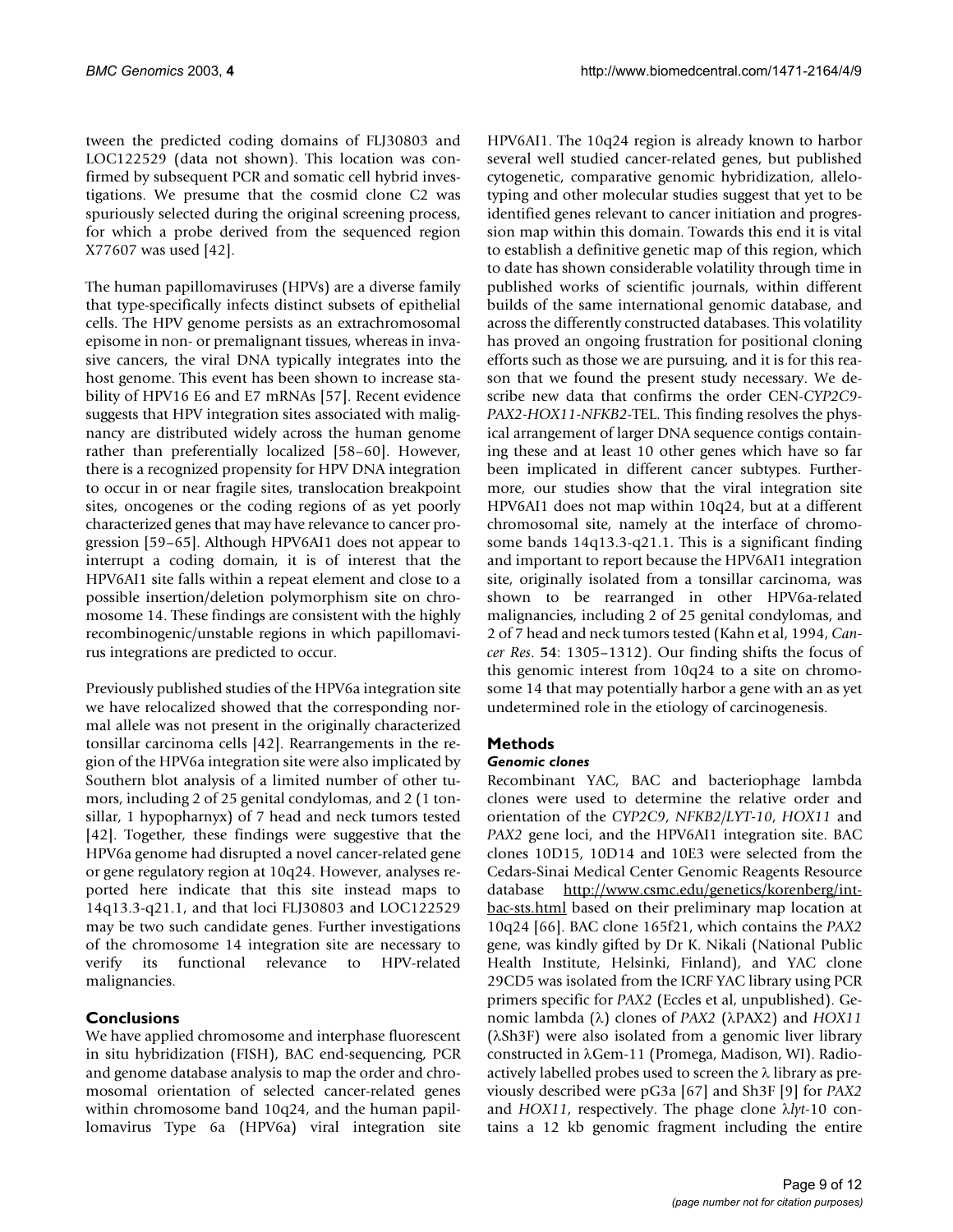*NFKB2/LYT-10* coding sequence [68]. The previously described cosmid clone CosC2 is reported to contain the viral integration site HPV6AI1 [42].

# *Fluorescent In Situ Hybridization (FISH)*

Procedures used, including preparation of metaphase or interphase nuclei from peripheral blood or G1 fibroblasts, slide pre-treatment, probe labeling with biotin or digoxygenin, repeat suppression, hybridization parameters, and single- or two-color immuno-fluorescent detection of labeled probes, were essentially as described [69,70]. Fluorescent images from metaphase or interphase cells were captured at selective bandwidths to computer using a Leitz Aristoplan microscope fitted with a Photometrics KAF1400 CCD camera and QUIPS Smartcapture software (version 1.3; Vysis Inc, Downers Grove, IL, USA). Probes were mapped precisely to chromosome bands in metaphase cells, or relative to each other in interphase cells, using color-joined DAPI, FITC and Texas Red images, and QUIPS CGH/Karyotyping software (version 3.0.2). To avoid damaged cells, metaphase and G1 interphase nuclei were initially selected for analysis under a DAPI-selective filter. G1 interphase nuclei were subsequently scored only if red or green signals corresponding to all probes hybridized were distinguishable on both homologues.

# *Polymerase Chain Reaction (PCR)*

Primer sequences designed to amplify HPV6AI1, the homologous region on chromosome 14q and a control internal Alu-specific 260 bp fragment are as listed in Table [2.](#page-7-0) PCR reactions contained 100 ng of template DNA, 200 µM dNTPs, 500 nM of each primer, reaction buffer (50 mM KCl, 10 mM Tris pH 8.3, 1.5 or 2.0 mM  $MgCl<sub>2</sub>$ ) and 0.5 units Platinum™ Taq DNA polymerase (Life Technologies). Following 30 cycles of amplification [denaturation 95°C, 30 sec; annealing (refer Table [2](#page-7-0)), 30 sec, extension 72°C, 30 sec], the PCR products were electrophoresed in 1.5% agarose gels and visualized by ethidium bromide staining. Products were transferred to Hybond N+ nylon membrane (Amersham, Buckinghamshire, UK) and hybridized with Rediprime random-prime 32P-labeled probes (Amersham) following the manufacturer's instructions. Control human genomic DNA for PCR studies was extracted from healthy subjects using methods previously described [71].

# *Somatic Cell Hybrid Analysis*

A Southern blot containing *Pst*I digested genomic DNA from a human-rodent somatic cell hybrid panel was obtained from Oncor (Gaithersburg, MD) and hybridized with 32P-dCTP-labeled DNA fragments as outlined above.

### *BAC DNA End-Sequencing*

End-sequencing of BAC clones 10D14, 10D15 and 10E3 (cloning vector pBAC108L; Shizuya et al., 1992) was performed using ThermoSequenase (Amersham) and a universal T7 IRD41-labeled primer (MWG Biotech, Germany) essentially according to the manufacturers recommendations. Reactions were separated on a LICOR 4000L semi-automated DNA sequencer, and nucleotide sequences subsequently submitted to BLASTN for homology determination.

# *Genomic Database Resources*

Genomic database resources utilized early in this study include the GTC Integrated STS Map [http://www.genom](http://www.genomecorp.com)[ecorp.com](http://www.genomecorp.com); [http://ihg.gsf.de/chr10/](http://ihg.gsf.de/chr10/report_text.html#parti) [report\\_text.html#parti,](http://ihg.gsf.de/chr10/report_text.html#parti) the Southhampton Integrated Map [ftp://cedar.genetics.soton.ac.uk/pub/chrom10/](ftp://cedar.genetics.soton.ac.uk/pub/chrom10/gmap) [gmap,](ftp://cedar.genetics.soton.ac.uk/pub/chrom10/gmap) the Whitehead YAC contig WC10.8 [http://www-ge](http://www-genome.wi.mit.edu/cgi-bin/contig/lookup_contig)[nome.wi.mit.edu/cgi-bin/contig/lookup\\_contig](http://www-genome.wi.mit.edu/cgi-bin/contig/lookup_contig) and the NCBI GeneMap 98 [http://www.ncbi.nlm.nih.gov/](http://www.ncbi.nlm.nih.gov/genemap98/map.cgi?CHR=10) [genemap98/map.cgi?CHR=10.](http://www.ncbi.nlm.nih.gov/genemap98/map.cgi?CHR=10) The International Human Genome Sequencing Consortium assemblies of the Human Genome sequence hosted by the NCBI [http://](http://www.ncbi.nlm.nih.gov/genome/guide/human/release_notes.html) [www.ncbi.nlm.nih.gov/genome/guide/human/](http://www.ncbi.nlm.nih.gov/genome/guide/human/release_notes.html) [release\\_notes.html\[](http://www.ncbi.nlm.nih.gov/genome/guide/human/release_notes.html)43], including NCBI MapViewer Builds 22, 25, 29 and 31 corresponding to releases of April 2001, August 2001, April 2002, and November 2002 respectively, were additional sources of data complementary to our findings presented in Figure [1](#page-2-0). Repeat sequences were identified within the BAC end-sequences and in the HPV6AI1 integration site using CENSOR [http://www.gi](http://www.girinst.org/Censor_Server.html)[rinst.org/Censor\\_Server.html](http://www.girinst.org/Censor_Server.html) prior to BLASTN homology searches [http://ncbi.nlm.nih.gov/BLAST.](http://ncbi.nlm.nih.gov/BLAST)

# **Authors contributions**

SG performed most of the FISH experiments, contributed to experimental design, collected and collated most of the final data, and contributed significantly to the final draft of the manuscript including preparation of the final tables and figures; MMcD assisted with FISH experiments including hybridisations and analysis; XNC and JK provided BAC clones 10D15, 10D14 and 10E3 and offered guidance to the culture and purification of DNA from these clones; AN provided the λ*lyt*-10 clone; TK provided the cosmid clone CosC2, and assisted with final interpretation of the revised HPV6a viral integration site findings; ME provided the YAC clone 29CD5, purifed DNA from λPAX2 and λSh3F, and sourced the BAC clone 165f21; CM first conceptualised the study, participated in its design and coordination, and assisted with preparation of the final manuscript. All authors have read and approved the final manuscript.

### **Acknowledgments**

We thank Drs Ruth Spearing, Peter Ganly and Chris Atkinson for support that has enabled the completion of this study, Drs M Kennedy and T Rabbits for the *HOX11* cDNA clone λSh3F, Dr Kaisu Nikali for the *PAX2* BAC and Dr Damian Labuda who provided the AluYb8-specific A51 and Sb2ins2 primer sequences. This work was supported by the Cancer Society of New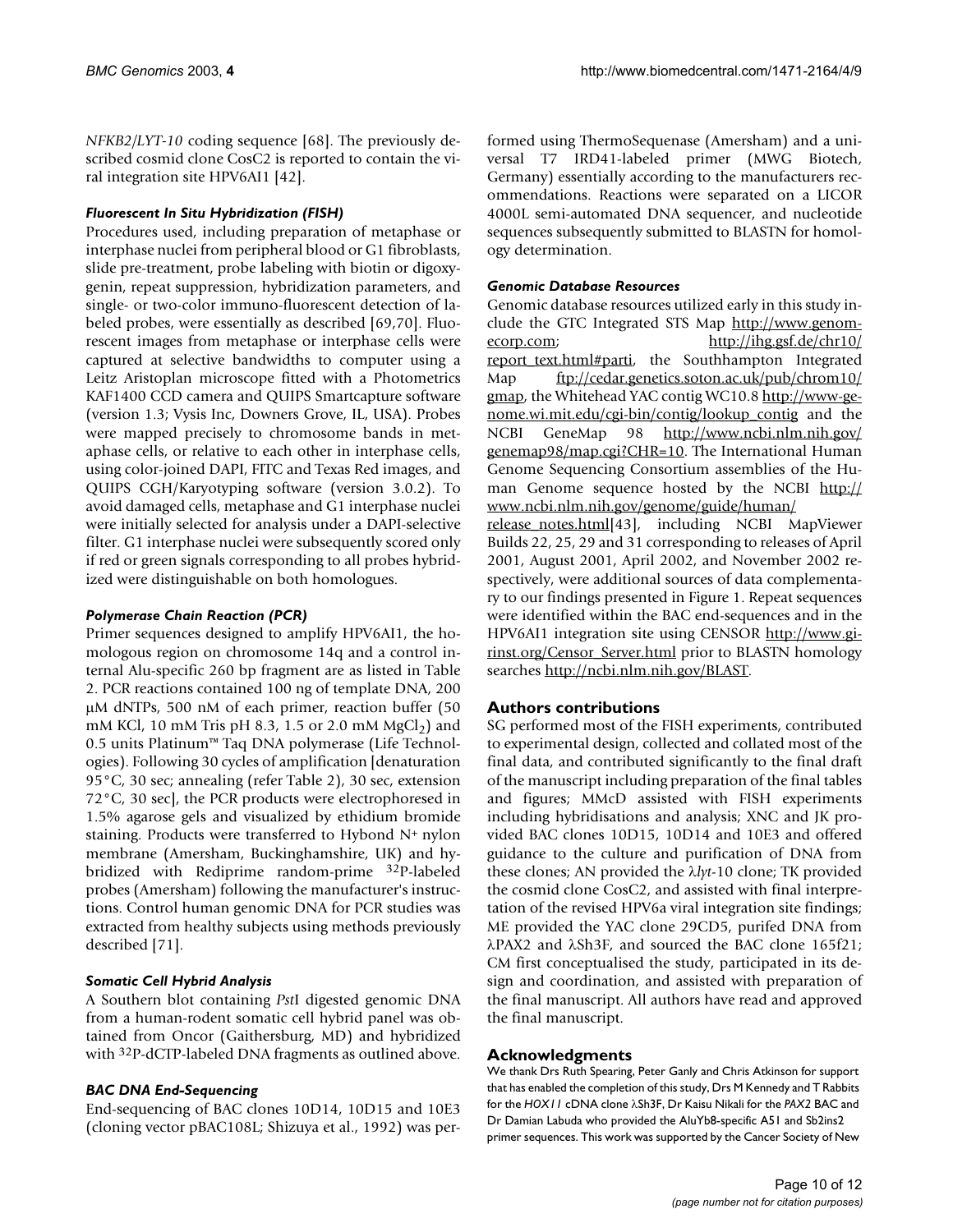Zealand, the W.H. Travis Trust, the Robert McClelland Trust, and the New Zealand Leukaemia and Blood Foundation.

#### **References**

- 1. Gray IC, Fallowfield J, Ford S, Nobile C, Volpi EV and Spurr NK **[An](http://www.ncbi.nlm.nih.gov/entrez/query.fcgi?cmd=Retrieve&db=PubMed&dopt=Abstract&list_uids=9226376) [integrated physical and genetic map spanning chromosome](http://www.ncbi.nlm.nih.gov/entrez/query.fcgi?cmd=Retrieve&db=PubMed&dopt=Abstract&list_uids=9226376) [band 10q24.](http://www.ncbi.nlm.nih.gov/entrez/query.fcgi?cmd=Retrieve&db=PubMed&dopt=Abstract&list_uids=9226376)** *Genomics* 1997, **43:**85-88
- 2. Nikali K, Isosomppi J, Lonnqvist T, Mao JI, Suomalainen A and Peltonen L **[Toward cloning of a novel ataxia gene: refined assign](http://www.ncbi.nlm.nih.gov/entrez/query.fcgi?cmd=Retrieve&db=PubMed&dopt=Abstract&list_uids=9027505)[ment and physical map of the IOSCA locus \(SCA8\) on](http://www.ncbi.nlm.nih.gov/entrez/query.fcgi?cmd=Retrieve&db=PubMed&dopt=Abstract&list_uids=9027505) [10q24.](http://www.ncbi.nlm.nih.gov/entrez/query.fcgi?cmd=Retrieve&db=PubMed&dopt=Abstract&list_uids=9027505)** *Genomics* 1997, **39:**185-191
- 3. Ford S, Gray IC and Spurr NK **[Rearrangement of the long arm](http://www.ncbi.nlm.nih.gov/entrez/query.fcgi?cmd=Retrieve&db=PubMed&dopt=Abstract&list_uids=9530332) [of chromosome 10 in the prostate adenocarcinoma cell line](http://www.ncbi.nlm.nih.gov/entrez/query.fcgi?cmd=Retrieve&db=PubMed&dopt=Abstract&list_uids=9530332) [LNCaP.](http://www.ncbi.nlm.nih.gov/entrez/query.fcgi?cmd=Retrieve&db=PubMed&dopt=Abstract&list_uids=9530332)** *Cancer Genet Cytogenet* 1998, **102:**6-11
- 4. Nobile C, Manca A, Pisano M, Angius A, Gray IC and Spurr NK **[A re](http://www.ncbi.nlm.nih.gov/entrez/query.fcgi?cmd=Retrieve&db=PubMed&dopt=Abstract&list_uids=9745040)[fined physical and EST map spanning 7.4 Mb of 10q24, a re](http://www.ncbi.nlm.nih.gov/entrez/query.fcgi?cmd=Retrieve&db=PubMed&dopt=Abstract&list_uids=9745040)[gion involved in neurological disorders.](http://www.ncbi.nlm.nih.gov/entrez/query.fcgi?cmd=Retrieve&db=PubMed&dopt=Abstract&list_uids=9745040)** *Mamm Genome* 1998, **9:**835-837
- 5. Dear TN, Sanchez-Garcia I and Rabbitts TH **[The HOX11 gene en](http://www.ncbi.nlm.nih.gov/entrez/query.fcgi?cmd=Retrieve&db=PubMed&dopt=Abstract&list_uids=46525)[codes a DNA-binding nuclear transcription factor belonging](http://www.ncbi.nlm.nih.gov/entrez/query.fcgi?cmd=Retrieve&db=PubMed&dopt=Abstract&list_uids=46525) [to a distinct family of homeobox genes.](http://www.ncbi.nlm.nih.gov/entrez/query.fcgi?cmd=Retrieve&db=PubMed&dopt=Abstract&list_uids=46525)** *Proc Natl Acad Sci U S A* 1993, **90:**4431-4435
- 6. Roberts CW, Shutter JR and Korsmeyer SJ **[Hox11 controls the](http://www.ncbi.nlm.nih.gov/entrez/query.fcgi?cmd=Retrieve&db=PubMed&dopt=Abstract&list_uids=7908720) [genesis of the spleen.](http://www.ncbi.nlm.nih.gov/entrez/query.fcgi?cmd=Retrieve&db=PubMed&dopt=Abstract&list_uids=7908720)** *Nature* 1994, **368:**747-749
- 7. Dear TN, Colledge WH, Carlton MB, Lavenir I, Larson T, Smith AJ, Warren AJ, Evans MJ, Sofroniew MV and Rabbitts TH **[The Hox11](http://www.ncbi.nlm.nih.gov/entrez/query.fcgi?cmd=Retrieve&db=PubMed&dopt=Abstract&list_uids=7555717) [gene is essential for cell survival during spleen development.](http://www.ncbi.nlm.nih.gov/entrez/query.fcgi?cmd=Retrieve&db=PubMed&dopt=Abstract&list_uids=7555717)** *Development* 1995, **121:**2909-2915
- 8. Hatano M, Roberts CW, Minden M, Crist WM and Korsmeyer SJ **[De](http://www.ncbi.nlm.nih.gov/entrez/query.fcgi?cmd=Retrieve&db=PubMed&dopt=Abstract&list_uids=1676542)[regulation of a homeobox gene, HOX11, by the t\(10;14\) in T](http://www.ncbi.nlm.nih.gov/entrez/query.fcgi?cmd=Retrieve&db=PubMed&dopt=Abstract&list_uids=1676542) [cell leukemia.](http://www.ncbi.nlm.nih.gov/entrez/query.fcgi?cmd=Retrieve&db=PubMed&dopt=Abstract&list_uids=1676542)** *Science* 1991, **253:**79-82
- 9. Kennedy MA, Gonzalez-Sarmiento R, Kees UR, Lampert F, Dear N, Boehm T and Rabbitts TH **[HOX11, a homeobox-containing T](http://www.ncbi.nlm.nih.gov/entrez/query.fcgi?cmd=Retrieve&db=PubMed&dopt=Abstract&list_uids=52618)[cell oncogene on human chromosome 10q24.](http://www.ncbi.nlm.nih.gov/entrez/query.fcgi?cmd=Retrieve&db=PubMed&dopt=Abstract&list_uids=52618)** *Proc Natl Acad Sci U S A* 1991, **88:**8900-8904
- 10. Salvati PD, Ranford PR, Ford J and Kees UR **[HOX11 expression in](http://www.ncbi.nlm.nih.gov/entrez/query.fcgi?cmd=Retrieve&db=PubMed&dopt=Abstract&list_uids=7478554) [pediatric acute lymphoblastic leukemia is associated with T](http://www.ncbi.nlm.nih.gov/entrez/query.fcgi?cmd=Retrieve&db=PubMed&dopt=Abstract&list_uids=7478554)[cell phenotype.](http://www.ncbi.nlm.nih.gov/entrez/query.fcgi?cmd=Retrieve&db=PubMed&dopt=Abstract&list_uids=7478554)** *Oncogene* 1995, **11:**1333-1338
- 11. Salvati PD, Watt PM, Thomas WR and Kees UR **[Molecular charac](http://www.ncbi.nlm.nih.gov/entrez/query.fcgi?cmd=Retrieve&db=PubMed&dopt=Abstract&list_uids=10360388)[terization of a complex chromosomal translocation break](http://www.ncbi.nlm.nih.gov/entrez/query.fcgi?cmd=Retrieve&db=PubMed&dopt=Abstract&list_uids=10360388)[point t\(10;14\) including the HOX11 oncogene locus.](http://www.ncbi.nlm.nih.gov/entrez/query.fcgi?cmd=Retrieve&db=PubMed&dopt=Abstract&list_uids=10360388)** *Leukemia* 1999, **13:**975-979
- 12. Watt PM, Kumar R, Kees UR, Salvati PD, Thomas WR, Ranford PR and Ford J **[Promoter demethylation accompanies reactiva](http://www.ncbi.nlm.nih.gov/entrez/query.fcgi?cmd=Retrieve&db=PubMed&dopt=Abstract&list_uids=11066085)[tion of the HOX11 proto-oncogene in leukemia.](http://www.ncbi.nlm.nih.gov/entrez/query.fcgi?cmd=Retrieve&db=PubMed&dopt=Abstract&list_uids=11066085)** *Genes Chromosomes Cancer* 2000, **29:**371-377
- 13. Kahl C, Gesk S, Harder L, Harbott J, French L, Deloukas P, Grote W, Schlegelberger B and Siebert R **[Detection of translocations in](http://www.ncbi.nlm.nih.gov/entrez/query.fcgi?cmd=Retrieve&db=PubMed&dopt=Abstract&list_uids=11520572)[volving the HOX11/TCL3-locus in 10q24 by interphase fluo](http://www.ncbi.nlm.nih.gov/entrez/query.fcgi?cmd=Retrieve&db=PubMed&dopt=Abstract&list_uids=11520572)[rescence in situ hybridization.](http://www.ncbi.nlm.nih.gov/entrez/query.fcgi?cmd=Retrieve&db=PubMed&dopt=Abstract&list_uids=11520572)** *Cancer Genet Cytogenet* 2001, **129:**80-804
- 14. Porteous S, Torban E, Cho NP, Cunliffe H, Chua L, McNoe L, Ward T, Souza C, Gus P and Giugliani R **[Primary renal hypoplasia in hu](http://www.ncbi.nlm.nih.gov/entrez/query.fcgi?cmd=Retrieve&db=PubMed&dopt=Abstract&list_uids=10587573)[mans and mice with PAX2 mutations: evidence of increased](http://www.ncbi.nlm.nih.gov/entrez/query.fcgi?cmd=Retrieve&db=PubMed&dopt=Abstract&list_uids=10587573) apoptosis in fetal kidneys of Pax2(1Neu) +/- mutant mice.** *Hum Mol Genet* 2000, **9:**1-11
- 15. Khoubehi B, Kessling AM, Adshead JM, Smith GL, Smith RD and Ogden CW **[Expression of the developmental and oncogenic](http://www.ncbi.nlm.nih.gov/entrez/query.fcgi?cmd=Retrieve&db=PubMed&dopt=Abstract&list_uids=11371938) [PAX2 gene in human prostate cancer.](http://www.ncbi.nlm.nih.gov/entrez/query.fcgi?cmd=Retrieve&db=PubMed&dopt=Abstract&list_uids=11371938)** *J Urol* 2001, **165:**2115- 2120
- 16. Silberstein GB, Dressler GR and Van Horn K **[Expression of the](http://www.ncbi.nlm.nih.gov/entrez/query.fcgi?cmd=Retrieve&db=PubMed&dopt=Abstract&list_uids=11850818) [PAX2 oncogene in human breast cancer and its role in pro](http://www.ncbi.nlm.nih.gov/entrez/query.fcgi?cmd=Retrieve&db=PubMed&dopt=Abstract&list_uids=11850818)[gesterone-dependent mammary growth.](http://www.ncbi.nlm.nih.gov/entrez/query.fcgi?cmd=Retrieve&db=PubMed&dopt=Abstract&list_uids=11850818)** *Oncogene* 2002, **21:**1009-1016
- 17. Dressler GR and Woolf AS **[Pax2 in development and renal](http://www.ncbi.nlm.nih.gov/entrez/query.fcgi?cmd=Retrieve&db=PubMed&dopt=Abstract&list_uids=10535325) [disease.](http://www.ncbi.nlm.nih.gov/entrez/query.fcgi?cmd=Retrieve&db=PubMed&dopt=Abstract&list_uids=10535325)** *Int J Dev Biol* 1999, **43:**463-468
- Eccles MR, He S, Legge M, Kumar R, Fox J, Zhou C, French M and Tsai RW **[PAX genes in development and disease: the role of](http://www.ncbi.nlm.nih.gov/entrez/query.fcgi?cmd=Retrieve&db=PubMed&dopt=Abstract&list_uids=12141441) [PAX2 in urogenital tract development.](http://www.ncbi.nlm.nih.gov/entrez/query.fcgi?cmd=Retrieve&db=PubMed&dopt=Abstract&list_uids=12141441)** *Int J Dev Biol* 2002, **46:**535-544
- 19. Chen F, Castranova V, Shi X and Demers LM **[New insights into the](http://www.ncbi.nlm.nih.gov/entrez/query.fcgi?cmd=Retrieve&db=PubMed&dopt=Abstract&list_uids=9895331) [role of nuclear factor-kappaB, a ubiquitous transcription fac](http://www.ncbi.nlm.nih.gov/entrez/query.fcgi?cmd=Retrieve&db=PubMed&dopt=Abstract&list_uids=9895331)[tor in the initiation of diseases.](http://www.ncbi.nlm.nih.gov/entrez/query.fcgi?cmd=Retrieve&db=PubMed&dopt=Abstract&list_uids=9895331)** *Clin Chem* 1999, **45:**7-17
- 20. Karin M, Cao Y, Greten FR and Li ZW **[NF-kappaB in cancer: from](http://www.ncbi.nlm.nih.gov/entrez/query.fcgi?cmd=Retrieve&db=PubMed&dopt=Abstract&list_uids=12001991) [innocent bystander to major culprit.](http://www.ncbi.nlm.nih.gov/entrez/query.fcgi?cmd=Retrieve&db=PubMed&dopt=Abstract&list_uids=12001991)** *Nat Rev Cancer* 2002, **2:**301-310
- 21. Neri A, Fracchiolla NS, Migliazza A, Trecca D and Lombardi L **[The](http://www.ncbi.nlm.nih.gov/entrez/query.fcgi?cmd=Retrieve&db=PubMed&dopt=Abstract&list_uids=9021684) [involvement of the candidate proto-oncogene NFKB2/lyt-10](http://www.ncbi.nlm.nih.gov/entrez/query.fcgi?cmd=Retrieve&db=PubMed&dopt=Abstract&list_uids=9021684) [in lymphoid malignancies.](http://www.ncbi.nlm.nih.gov/entrez/query.fcgi?cmd=Retrieve&db=PubMed&dopt=Abstract&list_uids=9021684)** *Leuk Lymphoma* 1996, **23:**43-48
- 22. Kim KE, Gu C, Thakur S, Vieira E, Lin JC and Rabson AB [Transcrip](http://www.ncbi.nlm.nih.gov/entrez/query.fcgi?cmd=Retrieve&db=PubMed&dopt=Abstract&list_uids=10713675)**[tional regulatory effects of lymphoma-associated NFKB2/](http://www.ncbi.nlm.nih.gov/entrez/query.fcgi?cmd=Retrieve&db=PubMed&dopt=Abstract&list_uids=10713675) [lyt10 protooncogenes.](http://www.ncbi.nlm.nih.gov/entrez/query.fcgi?cmd=Retrieve&db=PubMed&dopt=Abstract&list_uids=10713675)** *Oncogene* 2000, **19:**1334-1345
- 23. Chernova OB, Somerville RP and Cowell JK **[A novel gene, LGI1,](http://www.ncbi.nlm.nih.gov/entrez/query.fcgi?cmd=Retrieve&db=PubMed&dopt=Abstract&list_uids=9879993) [from 10q24 is rearranged and downregulated in malignant](http://www.ncbi.nlm.nih.gov/entrez/query.fcgi?cmd=Retrieve&db=PubMed&dopt=Abstract&list_uids=9879993) [brain tumors.](http://www.ncbi.nlm.nih.gov/entrez/query.fcgi?cmd=Retrieve&db=PubMed&dopt=Abstract&list_uids=9879993)** *Oncogene* 1998, **17:**2873-2881
- 24. Morante-Redolat JM, Gorostidi-Pagola A, Piquer-Sirerol S, Saenz A, Poza JJ, Galan J, Gesk S, Sarafidou T, Mautner VF and Binelli S **[Muta](http://www.ncbi.nlm.nih.gov/entrez/query.fcgi?cmd=Retrieve&db=PubMed&dopt=Abstract&list_uids=11978770)[tions in the LGI1/Epitempin gene on 10q24 cause autosomal](http://www.ncbi.nlm.nih.gov/entrez/query.fcgi?cmd=Retrieve&db=PubMed&dopt=Abstract&list_uids=11978770) [dominant lateral temporal epilepsy.](http://www.ncbi.nlm.nih.gov/entrez/query.fcgi?cmd=Retrieve&db=PubMed&dopt=Abstract&list_uids=11978770)** *Hum Mol Genet* 2002, **11:**1119-1128
- 25. Kalachikov S, Evgrafov O, Ross B, Winawer M, Barker-Cummings C, Martinelli Boneschi F, Choi C, Morozov P, Das K and Teplitskaya E **[Mutations in LGI1 cause autosomal-dominant partial epilep](http://www.ncbi.nlm.nih.gov/entrez/query.fcgi?cmd=Retrieve&db=PubMed&dopt=Abstract&list_uids=11810107)[sy with auditory features.](http://www.ncbi.nlm.nih.gov/entrez/query.fcgi?cmd=Retrieve&db=PubMed&dopt=Abstract&list_uids=11810107)** *Nat Genet* 2002, **30:**335-341
- 26. Virmani AK, Fong KM, Kodagoda D, McIntire D, Hung J, Tonk V, Minna JD and Gazdar AF **[Allelotyping demonstrates common and](http://www.ncbi.nlm.nih.gov/entrez/query.fcgi?cmd=Retrieve&db=PubMed&dopt=Abstract&list_uids=9559342) [distinct patterns of chromosomal loss in human lung cancer](http://www.ncbi.nlm.nih.gov/entrez/query.fcgi?cmd=Retrieve&db=PubMed&dopt=Abstract&list_uids=9559342) [types.](http://www.ncbi.nlm.nih.gov/entrez/query.fcgi?cmd=Retrieve&db=PubMed&dopt=Abstract&list_uids=9559342)** *Genes Chromosomes Cancer* 1998, **21:**308-319
- Zhou X, Kemp BL, Khuri FR, Liu D, Lee JJ, Wu W, Hong WK and Mao L **[Prognostic implication of microsatellite alteration profiles](http://www.ncbi.nlm.nih.gov/entrez/query.fcgi?cmd=Retrieve&db=PubMed&dopt=Abstract&list_uids=10690539) [in early-stage non-small cell lung cancer.](http://www.ncbi.nlm.nih.gov/entrez/query.fcgi?cmd=Retrieve&db=PubMed&dopt=Abstract&list_uids=10690539)** *Clinical Cancer Research* 2000, **6:**559-565
- 28. Lundgren R, Mandahl N, Heim S, Limon J, Henrikson H and Mitelman F **[Cytogenetic analysis of 57 primary prostatic](http://www.ncbi.nlm.nih.gov/entrez/query.fcgi?cmd=Retrieve&db=PubMed&dopt=Abstract&list_uids=1377005) [adenocarcinomas.](http://www.ncbi.nlm.nih.gov/entrez/query.fcgi?cmd=Retrieve&db=PubMed&dopt=Abstract&list_uids=1377005)** *Genes Chromosomes Cancer* 1992, **4:**16-24
- 29. Gray IC, Phillips SM, Lee SJ, Neoptolemos JP, Weissenbach J and Spurr NK **[Loss of the chromosomal region 10q23-25 in pros](http://www.ncbi.nlm.nih.gov/entrez/query.fcgi?cmd=Retrieve&db=PubMed&dopt=Abstract&list_uids=7585509)[tate cancer.](http://www.ncbi.nlm.nih.gov/entrez/query.fcgi?cmd=Retrieve&db=PubMed&dopt=Abstract&list_uids=7585509)** *Cancer Res* 1995, **55:**4800-4803
- Prochownik EV, Eagle Grove L, Deubler D, Zhu XL, Stephenson RA, Rohr LR, Yin X and Brothman AR **[Commonly occurring loss and](http://www.ncbi.nlm.nih.gov/entrez/query.fcgi?cmd=Retrieve&db=PubMed&dopt=Abstract&list_uids=9669667) [mutation of the MXI1 gene in prostate cancer.](http://www.ncbi.nlm.nih.gov/entrez/query.fcgi?cmd=Retrieve&db=PubMed&dopt=Abstract&list_uids=9669667)** *Genes Chromosomes Cancer* 1998, **22:**295-304
- 31. Alers JC, Rochat J, Krijtenburg PJ, Hop WC, Kranse R, Rosenberg C, Tanke HJ, Schroder FH and van Dekken H **[Identification of genet](http://www.ncbi.nlm.nih.gov/entrez/query.fcgi?cmd=Retrieve&db=PubMed&dopt=Abstract&list_uids=10879743)[ic markers for prostatic cancer progression.](http://www.ncbi.nlm.nih.gov/entrez/query.fcgi?cmd=Retrieve&db=PubMed&dopt=Abstract&list_uids=10879743)** *Laboratory Investigation* 2000, **80:**931-942
- 32. Cabeza-Arvelaiz Y, Thompson TC, Sepulveda JL and Chinault AC **[LAPSER1: a novel candidate tumor suppressor gene from](http://www.ncbi.nlm.nih.gov/entrez/query.fcgi?cmd=Retrieve&db=PubMed&dopt=Abstract&list_uids=11709705) [10q24.3.](http://www.ncbi.nlm.nih.gov/entrez/query.fcgi?cmd=Retrieve&db=PubMed&dopt=Abstract&list_uids=11709705)** *Oncogene* 2001, **20:**6707-6717
- 33. Leube B, Drechsler M, Muhlmann K, Schafer R, Schulz WA, Santourlidis S, Anastasiadis A, Ackermann R, Visakorpi T and Muller W **[Re](http://www.ncbi.nlm.nih.gov/entrez/query.fcgi?cmd=Retrieve&db=PubMed&dopt=Abstract&list_uids=11813205)[fined mapping of allele loss at chromosome 10q23-26 in](http://www.ncbi.nlm.nih.gov/entrez/query.fcgi?cmd=Retrieve&db=PubMed&dopt=Abstract&list_uids=11813205) [prostate cancer.](http://www.ncbi.nlm.nih.gov/entrez/query.fcgi?cmd=Retrieve&db=PubMed&dopt=Abstract&list_uids=11813205)** *Prostate* 2002, **50:**135-144
- Cappellen D, Gil Diez de Medina S, Chopin D, Thiery JP and Radvanyi F **[Frequent loss of heterozygosity on chromosome 10q in](http://www.ncbi.nlm.nih.gov/entrez/query.fcgi?cmd=Retrieve&db=PubMed&dopt=Abstract&list_uids=9223669) [muscle-invasive transitional cell carcinomas of the bladder.](http://www.ncbi.nlm.nih.gov/entrez/query.fcgi?cmd=Retrieve&db=PubMed&dopt=Abstract&list_uids=9223669)** *Oncogene* 1997, **14:**3059-3066
- Simon R, Burger H, Brinkschmidt C, Bocker W, Hertle L and Terpe HJ **[Chromosomal aberrations associated with invasion in](http://www.ncbi.nlm.nih.gov/entrez/query.fcgi?cmd=Retrieve&db=PubMed&dopt=Abstract&list_uids=9828832) [papillary superficial bladder cancer.](http://www.ncbi.nlm.nih.gov/entrez/query.fcgi?cmd=Retrieve&db=PubMed&dopt=Abstract&list_uids=9828832)** *J Pathol* 1998, **185:**345-351
- 36. Richter J, Wagner U, Schraml P, Maurer R, Alund G, Knonagel H, Moch H, Mihatsch MJ, Gasser TC and Sauter G **[Chromosomal im](http://www.ncbi.nlm.nih.gov/entrez/query.fcgi?cmd=Retrieve&db=PubMed&dopt=Abstract&list_uids=10582685)[balances are associated with a high risk of progression in ear](http://www.ncbi.nlm.nih.gov/entrez/query.fcgi?cmd=Retrieve&db=PubMed&dopt=Abstract&list_uids=10582685)[ly invasive \(pT1\) urinary bladder cancer.](http://www.ncbi.nlm.nih.gov/entrez/query.fcgi?cmd=Retrieve&db=PubMed&dopt=Abstract&list_uids=10582685)** *Cancer Res* 1999, **59:**5687-5691
- 37. Parmiter AH, Balaban G, Clark WH Jr and Nowell PC **[Possible in](http://www.ncbi.nlm.nih.gov/entrez/query.fcgi?cmd=Retrieve&db=PubMed&dopt=Abstract&list_uids=3422583)[volvement of the chromosome region 10q24----q26 in early](http://www.ncbi.nlm.nih.gov/entrez/query.fcgi?cmd=Retrieve&db=PubMed&dopt=Abstract&list_uids=3422583) [stages of melanocytic neoplasia.](http://www.ncbi.nlm.nih.gov/entrez/query.fcgi?cmd=Retrieve&db=PubMed&dopt=Abstract&list_uids=3422583)** *Cancer Genet Cytogenet* 1988, **30:**313-317
- 38. Reifenberger J, Knobbe CB, Wolter M, Blaschke B, Schulte KW, Pietsch T, Ruzicka T and Reifenberger G **[Molecular genetic analysis](http://www.ncbi.nlm.nih.gov/entrez/query.fcgi?cmd=Retrieve&db=PubMed&dopt=Abstract&list_uids=12124804) [of malignant melanomas for aberrations of the WNT signal](http://www.ncbi.nlm.nih.gov/entrez/query.fcgi?cmd=Retrieve&db=PubMed&dopt=Abstract&list_uids=12124804)[ing pathway genes CTNNB1, APC, ICAT and BTRC.](http://www.ncbi.nlm.nih.gov/entrez/query.fcgi?cmd=Retrieve&db=PubMed&dopt=Abstract&list_uids=12124804)** *Int J Cancer* 2002, **100:**549-556
- 39. Speaks SL, Sanger WG, Masih AS, Harrington DS, Hess M and Armitage JO **[Recurrent abnormalities of chromosome bands](http://www.ncbi.nlm.nih.gov/entrez/query.fcgi?cmd=Retrieve&db=PubMed&dopt=Abstract&list_uids=1384677) [10q23-25 in non-Hodgkin's lymphoma.](http://www.ncbi.nlm.nih.gov/entrez/query.fcgi?cmd=Retrieve&db=PubMed&dopt=Abstract&list_uids=1384677)** *Genes Chromosomes Cancer* 1992, **5:**239-243